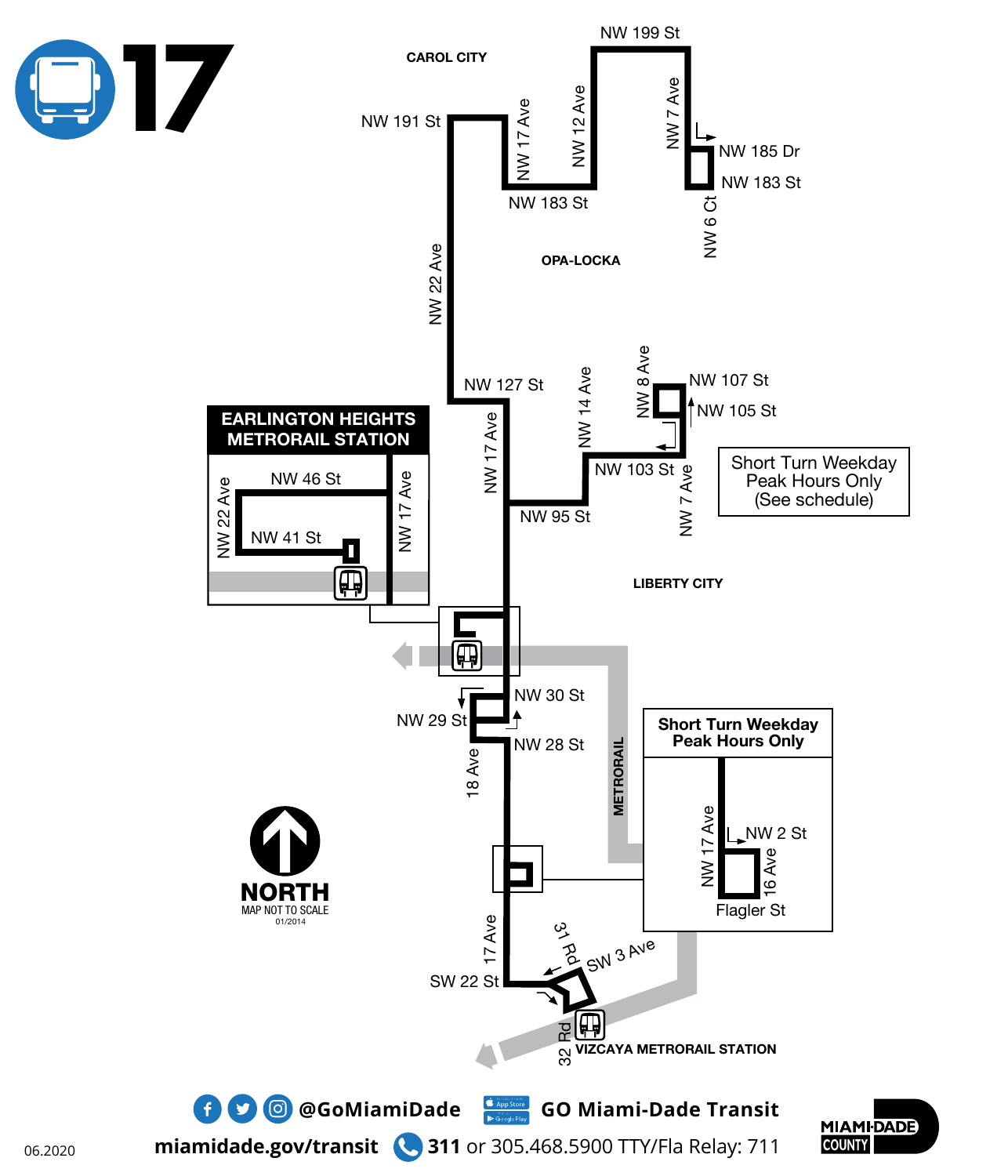



**miamidade.gov/transit 311** or 305.468.5900 TTY/Fla Relay: 711 **EXAMPLE OF A GOOG COMIAMIDAde COMIAMI-Dade Transit** 

|                                                       | <b>WEEKDAYS / DIAS LABORABLES / LASEMÈN</b> |                                 |                                                                          |  |          |                          |            |             |               |                   |                   |      |  |  |                                      |        |                                                                                                                                                                                                                                 |                      |          |      |  |        |                              |  |                                           |        |  |          |       |            |                               |  |                 |          |                                             |  |  |                                                                                                   |
|-------------------------------------------------------|---------------------------------------------|---------------------------------|--------------------------------------------------------------------------|--|----------|--------------------------|------------|-------------|---------------|-------------------|-------------------|------|--|--|--------------------------------------|--------|---------------------------------------------------------------------------------------------------------------------------------------------------------------------------------------------------------------------------------|----------------------|----------|------|--|--------|------------------------------|--|-------------------------------------------|--------|--|----------|-------|------------|-------------------------------|--|-----------------|----------|---------------------------------------------|--|--|---------------------------------------------------------------------------------------------------|
| <b>NORTHBOUND</b><br>RUMBO NORTE / DIREKSYON NÒ       | <b>MORNING / MAÑANA / MATEN</b>             |                                 |                                                                          |  |          |                          |            |             |               |                   |                   |      |  |  | <b>AFTERNOON / TARDE / APRÈ MIDI</b> |        |                                                                                                                                                                                                                                 |                      |          |      |  |        |                              |  |                                           |        |  |          |       |            |                               |  |                 |          |                                             |  |  |                                                                                                   |
| <b>Vizcaya Metrorail Station</b>                      | 4:48 5:21 6:10                              |                                 |                                                                          |  |          | $-$ 6:40                 | $\sim$ $-$ | 7:10   7:40 | $\sim$ $-$    |                   |                   |      |  |  |                                      |        | - 8:12 8:45 9:15 9:45 10:15 10:45 11:15 11:45 12:15 12:45 1:15 1:45 2:15 - 2:45 3:15 - 3:45 4:15 - 4:45 - 5:15 - 5:15 -                                                                                                         |                      |          |      |  |        |                              |  |                                           |        |  |          |       |            |                               |  |                 |          |                                             |  |  | $\mid$ 6:15 $\mid$ 6:45 $\mid$ 7:15 $\mid$ 7:40 $\mid$ 8:40 $\mid$ 9:40 $\mid$ 10:40 $\mid$ 11:40 |
| NW 17 Ave & W Flagler St                              |                                             | $4:58$ 5:31 6:24                |                                                                          |  |          |                          |            |             |               |                   |                   |      |  |  |                                      |        | 6:39   6:54   7:09   7:25   7:25   7:40   8:09   8:27   9:01   9:31   10:01   10:31   11:01   11:31   12:01   12:31   2:15   3:31   2:15   3:31   3:31   3:31   3:31   3:31   4:17   5:02   4:47   5:02   5:17   6:02   5:49    |                      |          |      |  |        |                              |  |                                           |        |  |          |       |            |                               |  |                 |          |                                             |  |  |                                                                                                   |
| NW 18 Ave & 29 St                                     |                                             | 5:07   5:40   6:36              |                                                                          |  |          |                          |            |             |               |                   |                   |      |  |  |                                      |        | 6:51   7:07   7:22   7:38   8:08   7:53   8:22   8:40   9:15   9:45   10:15   10:45   11:15   11:45   12:45   1:15   1:45   1:15   1:45   2:16   2:30   3:16   3:54   4:18   4:33   5:18   5:03   5:18   5:33   5:14   5:05     |                      |          |      |  |        |                              |  |                                           |        |  |          |       |            |                               |  |                 |          |                                             |  |  |                                                                                                   |
| NW 17 Ave & 36 St                                     |                                             |                                 |                                                                          |  |          |                          |            |             |               |                   |                   |      |  |  |                                      |        | 5:10 5:43 6:40 6:11 6:55 7:11 7:26 7:42 8:12 7:57 8:26 8:44 9:20 9:50 10:50 11:20 11:50 12:20 12:50 12:20 2:52 2:36 3:22 3:52 4:00 4:23 4:38 5:23 5:08 5:53 5:38 6:19 6:10 6:46 7:16 7:46 8:11 9:11 10:03 11:03 12:03 12:03     |                      |          |      |  |        |                              |  |                                           |        |  |          |       |            |                               |  |                 |          |                                             |  |  |                                                                                                   |
| <b>Earlington Heights Metrorail Station</b>           |                                             |                                 |                                                                          |  |          |                          |            |             |               |                   |                   |      |  |  |                                      |        | 5:15 5:48 6:46 6:18 7:02 7:18 7:33 7:49 8:19 8:04 8:33 8:51 9:27 9:57 10:27 11:57 12:27 12:57 12:27 12:57 12:27 12:57 12:27 12:57 12:27 12:57 12:27 12:57 12:27 12:57 12:27 12:57 12:27 12:57 12:27 12:57 12:27 12:57 2:29 2:43 |                      |          |      |  |        |                              |  |                                           |        |  |          |       |            |                               |  |                 |          |                                             |  |  |                                                                                                   |
| NW 17 Ave & 79 St                                     |                                             |                                 |                                                                          |  |          |                          |            |             |               |                   |                   |      |  |  |                                      |        | 5:27   6:01   6:59   6:32   7:18   7:34   7:49   8:05   8:35   8:20   8:49   9:07   9:41   10:11   10:41   11:11   12:41   12:11   12:41   12:11   12:41   12:11   12:44   5:10   3:16   4:16   4:16   4:16   4:16   4:14   5   |                      |          |      |  |        |                              |  |                                           |        |  |          |       |            |                               |  |                 |          |                                             |  |  |                                                                                                   |
| NW 17 Ave & 95 St                                     |                                             |                                 |                                                                          |  |          |                          |            |             |               |                   |                   |      |  |  |                                      |        | 5:30   6:05   7:03   6:35   7:22   7:38   7:53   8:09   8:39   8:24   8:53   9:11   9:45   10:15   10:45   11:15   12:45   12:15   12:45   12:15   12:45   12:15   12:45   2:18   2:16   2:18   2:18   2:18   2:50   3:00   3   |                      |          |      |  |        |                              |  |                                           |        |  |          |       |            |                               |  |                 |          |                                             |  |  |                                                                                                   |
| NW 7 Ave & 106 St                                     |                                             |                                 |                                                                          |  | $-$ 7:29 | $-$ 8:00                 |            |             | $\sim$        | 8:31 9:00         |                   |      |  |  |                                      |        |                                                                                                                                                                                                                                 |                      |          |      |  |        | $\sim$ $-$<br>$\sim$ $ \sim$ |  | $-$ 4:37                                  | $\sim$ |  |          |       |            | $\vert$ - 5:15 - 5:45 - 6:14  |  | $- 6:42$        |          |                                             |  |  |                                                                                                   |
| NW 22 Ave & 151 St                                    |                                             |                                 | $\vert$ 5:44 $\vert$ 6:21 $\vert$ 7:20 $\vert$ 6:50                      |  |          | $\mid$ 7:55 $\mid$       |            | $8:26$ 8:56 | $\sim$        |                   |                   |      |  |  |                                      |        | $-$ 9:26   10:00   10:30   11:00   11:30   12:00   12:30   1:00   1:30   2:03   2:36   3:08   3:38   3:22   4:13   4:43   $-$   5:14   5:44                                                                                     |                      |          |      |  |        |                              |  |                                           |        |  | $-$ 6:14 |       | $\sim$ $-$ | 6:34                          |  | $-$ 6:59 $-$    |          |                                             |  |  | 7:26   7:56   8:26   8:51   9:47   10:37   11:37   12:37                                          |
| NW 22 Ave & 191 St                                    |                                             |                                 | 5:53 6:29 7:29 6:59                                                      |  |          | $8:04$ –                 |            | $8:35$ 9:05 | $\sim$        |                   |                   |      |  |  |                                      |        | -   9:34   10:08   10:38   11:08   11:38   12:08   12:38   1:08   1:38   2:10   2:44   3:16   3:30   4:20   4:50   -   5:21   5:51   -   6:21   -   7:06   -   7:33   8:03   8:33   8:33   8:58   9:54   10:44   11:44   12:44  |                      |          |      |  |        |                              |  |                                           |        |  |          |       |            |                               |  |                 |          |                                             |  |  |                                                                                                   |
| NW 7 Ave & 183 St                                     |                                             |                                 | $ 6:05 6:41 7:43 7:12 $ -                                                |  |          | $8:18$ –                 |            |             | $8:49$ 9:17 - |                   |                   |      |  |  |                                      |        | - 9:46   10:20   10:50   11:20   11:50   12:20   12:50   1:20   1:50   2:24   2:57   3:29   3:59   3:43   4:33   5:03   -   5:34   6:04   -   6:33   -                                                                          |                      |          |      |  |        |                              |  |                                           |        |  |          |       |            |                               |  |                 |          |                                             |  |  | 6:53   -   7:18   -   7:45   8:15   8:45   9:10   10:05   10:55   11:55   12:55                   |
| <b>SOUTHBOUND</b><br><b>RUMBO SUR / DIREKSYON SID</b> |                                             | <b>MORNING / MAÑANA / MATEN</b> |                                                                          |  |          |                          |            |             |               |                   |                   |      |  |  |                                      |        | <b>AFTERNOON / TARDE / APRÈ MIDI</b>                                                                                                                                                                                            |                      |          |      |  |        |                              |  |                                           |        |  |          |       |            |                               |  |                 |          |                                             |  |  |                                                                                                   |
| NW 7 Ave & 183 St                                     | 4:46 5:11 5:33 5:55                         |                                 |                                                                          |  |          | $6:14$ 6:22              |            |             | 6:49          | $-$ 7:19 $-$ 7:48 |                   |      |  |  |                                      |        |                                                                                                                                                                                                                                 |                      |          |      |  |        |                              |  |                                           |        |  |          |       |            |                               |  |                 |          | $6:05$   7:05   8:05   9:19   10:21   11:10 |  |  |                                                                                                   |
|                                                       |                                             |                                 |                                                                          |  |          |                          |            |             |               |                   |                   |      |  |  |                                      |        | 8:20 8:54 9:25 9:55 10:25 10:55 11:25 11:55 12:25 12:55 1:23 1:50 2:18 2:33 2:47 3:20 - 3:52 - 4:24 - 5:01 - 5:33 -                                                                                                             |                      |          |      |  |        |                              |  |                                           |        |  |          |       |            |                               |  |                 |          |                                             |  |  |                                                                                                   |
| NW 22 Ave & 190 Terr                                  |                                             |                                 | 4:56 5:21 5:43 6:08                                                      |  |          | $6:26$ 6:35              |            |             | 7:03          | $7:33$            |                   | 8:02 |  |  |                                      |        | 8:34 9:08 9:38 10:08 10:38 11:08 11:38 12:08 12:38 1:08 1:36 2:04 2:32 2:48 3:02 3:35                                                                                                                                           |                      |          |      |  |        |                              |  |                                           |        |  |          |       |            | $-$ 4:07 - 4:37 - 5:14 - 5:46 |  |                 |          |                                             |  |  | 6:18   7:18   8:18   9:32   10:32   11:19                                                         |
| NW 22 Ave & 151 St                                    |                                             |                                 | $5:02$   5:27   5:49   6:16                                              |  |          | $6:36$ 6:43              |            |             |               |                   |                   |      |  |  |                                      |        | 7:12   -   7:42   -   8:11   -   8:43   9:16   9:46   10:16   10:46   11:16   11:16   12:16   1:16   1:44   2:14   2:42   2:58   3:12   3:45                                                                                    |                      |          |      |  |        |                              |  |                                           |        |  |          |       |            |                               |  |                 |          |                                             |  |  | │ − │4:16│ − │4:46│ − │5:23│ − │5:55│ − │6:26│7:26│8:26│9:39│10:39│11:27                          |
| NW 7 Ave & 106 St                                     |                                             |                                 |                                                                          |  | 6:11     |                          |            | 6:39        | 7:08          |                   | $-$ 7:43 - 8:12 - |      |  |  | $\sim$ $ \sim$                       | $\sim$ | $\sim$ $-$<br>$\sim$ $\sim$ $\sim$ $\sim$                                                                                                                                                                                       | $\sim$ $\sim$ $\sim$ | $\sim$ 1 | $ -$ |  | $\sim$ | $\sim$ $-$<br>$\sim$ $\sim$  |  | $\sim$ $\sim$ $\sim$ $\sim$ $\sim$ $\sim$ | $\sim$ |  | $-3:44$  | - - 1 | $ 4:16 $ - |                               |  | $ 4:47  - 5:22$ | $-$ 5:54 |                                             |  |  |                                                                                                   |
| NW 17 Ave & 95 St                                     |                                             |                                 |                                                                          |  |          |                          |            |             |               |                   |                   |      |  |  |                                      |        | 5:15 5:40 6:04 6:31 6:19 6:52 6:58 6:47 7:31 7:16 8:01 7:51 8:30 8:20 9:02 9:32 10:02 10:32 12:02 12:32 1:02 12:32 2:00 2:30 2:58 3:16 3:29 4:02 3:50 4:32 5:02 4:23 5:02 4:54 5:39 5:29 6:11 6:02 6:41 7:41 8:41 9:52 10:52 11 |                      |          |      |  |        |                              |  |                                           |        |  |          |       |            |                               |  |                 |          |                                             |  |  |                                                                                                   |
| NW 17 Ave & 79 St                                     |                                             |                                 | $\vert$ 5:18 $\vert$ 5:43 $\vert$ 6:08 $\vert$ 6:35 $\vert$ 6:23         |  |          | $\overline{\phantom{0}}$ |            |             |               |                   |                   |      |  |  |                                      |        | 7:03 6:51 7:36 7:36 7:31 8:06 7:56 8:35 8:25 9:07 9:37 10:07 10:37 11:07 11:37 12:07 12:37 1:07 1:37 2:05 2:35 3:03 3:21 3:33 4:06 3:55 4:36 4:35 4:36 4:57 5:06 4:58 5:43 5:33 6:15 6:06 6:45 7:45 8:45 9:55 10:55 11:43       |                      |          |      |  |        |                              |  |                                           |        |  |          |       |            |                               |  |                 |          |                                             |  |  |                                                                                                   |
| <b>Earlington Heights Metrorail Station</b>           |                                             |                                 | 5:29   5:54   6:22   6:49   6:37                                         |  |          |                          |            |             |               |                   |                   |      |  |  |                                      |        |                                                                                                                                                                                                                                 |                      |          |      |  |        |                              |  |                                           |        |  |          |       |            |                               |  |                 |          |                                             |  |  |                                                                                                   |
| NW 17 Ave & 36 St                                     |                                             |                                 | 5:34   5:59   6:29   6:56   6:44                                         |  |          |                          |            |             |               |                   |                   |      |  |  |                                      |        | 7:27   7:15   8:00   7:45   8:30   8:20   8:59   8:49   9:29   9:59 10:29   10:29   11:59   12:39   12:59   12:39   1:59   1:59   1:59   1:59   1:59   1:59   1:59   1:59   1:59   1:59   1:59   1:59   1:59   1:59   2:58   3: |                      |          |      |  |        |                              |  |                                           |        |  |          |       |            |                               |  |                 |          |                                             |  |  |                                                                                                   |
| NW 18 Ave & 29 St                                     |                                             |                                 | $\vert$ 5:36 $\vert$ 6:02 $\vert$ 6:32 $\vert$ 6:59 $\vert$ 6:47 $\vert$ |  |          |                          |            |             |               |                   |                   |      |  |  |                                      |        | 7:31 7:19 8:04 7:49 8:34 8:24 9:03 8:53 9:33 10:03 10:33 11:03 11:33 12:03 12:33 1:03 12:33 1:03 1:33 2:03 2:32 3:02 3:31 3:48 4:01 4:31 4:22 5:01 4:52 5:31 5:23 6:07 5:58 6:37 6:28 7:07 8:07 9:07 10:13 11:13 12:01          |                      |          |      |  |        |                              |  |                                           |        |  |          |       |            |                               |  |                 |          |                                             |  |  |                                                                                                   |
| NW 17 Ave & W Flagler St                              |                                             |                                 | 5:45   6:13   6:43   7:13   6:58                                         |  |          |                          |            |             |               |                   |                   |      |  |  |                                      |        | –   7:45   7:33   8:18   8:03   8:48   8:38   9:18   9:08   9:18   10:18   10:18   11:48   12:18   12:18   1:48   1:18   1:48   2:18   2:47   3:17   3:46   4:02   4:16   4:37   5:16   5:07   5:46   5:38   6:19   6:19   6:49 |                      |          |      |  |        |                              |  |                                           |        |  |          |       |            |                               |  |                 |          |                                             |  |  |                                                                                                   |

Scheduled times are approximate. Actual arrival and departure times may vary depending on traffic and road conditions. Las horas publicadas son aproximadas, pues dependen del trafico y otras condiciones de las vias. Ore yo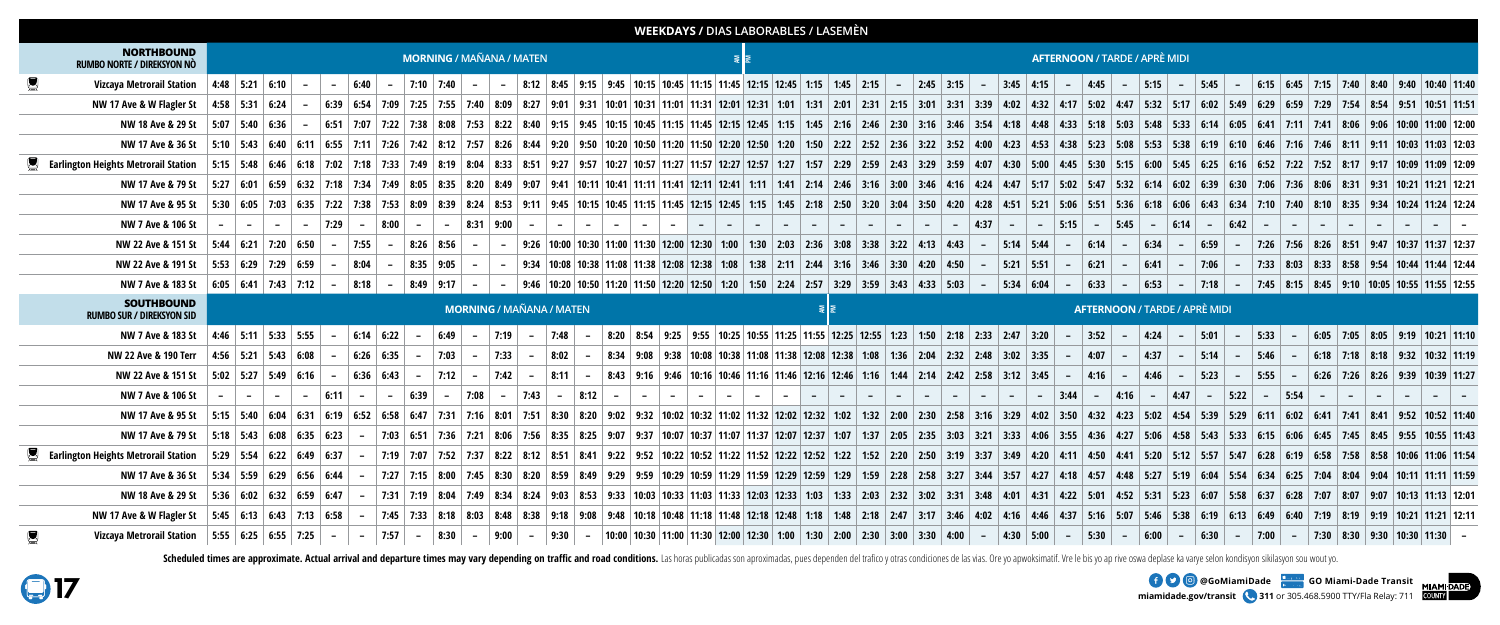**miamidade.gov/transit 311** or 305.468.5900 TTY/Fla Relay: 711

|                                                                 | <b>SATURDAY / SÁBADO / SAMDI</b> |      |      |      |      |       |                                 |       |       |       |       |       |       |       |                                      |       |       |      |      |      |      |      |      |                                      |      |      |      |      |      |      |       |       |       |
|-----------------------------------------------------------------|----------------------------------|------|------|------|------|-------|---------------------------------|-------|-------|-------|-------|-------|-------|-------|--------------------------------------|-------|-------|------|------|------|------|------|------|--------------------------------------|------|------|------|------|------|------|-------|-------|-------|
| <b>NORTHBOUND</b><br>RUMBO NORTE / DIREKSYON NÒ                 | <b>MORNING / MAÑANA / MATEN</b>  |      |      |      |      |       |                                 |       |       |       |       |       |       |       | <b>AFTERNOON / TARDE / APRÈ MIDI</b> |       |       |      |      |      |      |      |      |                                      |      |      |      |      |      |      |       |       |       |
| <b>Vizcaya Metrorail Station</b>                                | 6:15                             | 6:45 | 7:15 | 7:45 | 8:15 | 8:45  | 9:15                            | 9:45  | 10:15 | 10:45 | 11:15 | 11:45 | 12:15 | 12:45 | 1:15                                 |       | 1:45  | 2:15 | 2:45 | 3:15 | 3:45 | 4:15 | 4:45 | 5:15                                 | 5:45 | 6:15 | 6:45 | 7:15 | 7:45 | 8:15 | 9:15  | 10:15 | 11:30 |
| NW 17 Ave & W Flagler St                                        | 6:28                             | 6:58 | 7:29 | 7:59 | 8:29 | 8:59  | 9:29                            | 9:59  | 10:29 | 10:59 | 11:29 | 11:59 | 12:29 | 12:59 | 1:29                                 |       | 1:59  | 2:29 | 2:59 | 3:29 | 3:59 | 4:29 | 4:59 | 5:29                                 | 5:59 | 6:28 | 6:58 | 7:28 | 7:58 | 8:28 | 9:24  | 10:24 | 11:42 |
| NW 18 Ave & 29 St                                               | 6:37                             | 7:10 | 7:41 | 8:11 | 8:41 | 9:11  | 9:41                            | 10:11 | 10:41 | 11:11 | 11:41 | 12:11 | 12:41 | 1:11  | 1:41                                 | 2:11  |       | 2:41 | 3:11 | 3:41 | 4:11 | 4:41 | 5:11 | 5:41                                 | 6:11 | 6:38 | 7:08 | 7:38 | 8:08 | 8:38 | 9:33  | 10:33 | 11:51 |
| NW 17 Ave & 36 St                                               | 6:40                             | 7:14 | 7:45 | 8:15 | 8:45 | 9:15  | 9:45                            | 10:15 | 10:45 | 11:15 | 11:45 | 12:15 | 12:45 | 1:15  | 1:45                                 |       | 2:15  | 2:45 | 3:15 | 3:45 | 4:15 | 4:45 | 5:15 | 5:45                                 | 6:15 | 6:42 | 7:12 | 7:42 | 8:12 | 8:42 | 9:36  | 10:36 | 11:54 |
| <b>Earlington Heights Metrorail Station</b>                     | 6:44                             | 7:19 | 7:50 | 8:20 | 8:50 | 9:20  | 9:50                            | 10:20 | 10:50 | 11:20 | 11:50 | 12:20 | 12:50 | 1:20  | 1:50                                 |       | 2:20  | 2:50 | 3:20 | 3:50 | 4:20 | 4:50 | 5:20 | 5:50                                 | 6:19 | 6:46 | 7:16 | 7:46 | 8:16 | 8:46 | 9:40  | 10:40 | 11:57 |
| NW 17 Ave & 79 St                                               | 6:54                             | 7:32 | 8:03 | 8:33 | 9:03 | 9:33  | 10:03                           | 10:33 | 11:03 | 11:33 | 12:03 | 12:33 | 1:03  | 1:33  | 2:03                                 |       | 2:33  | 3:03 | 3:33 | 4:03 | 4:33 | 5:03 | 5:33 | 6:03                                 | 6:30 | 6:57 | 7:27 | 7:57 | 8:27 | 8:57 | 9:51  | 10:51 | 12:06 |
| NW 17 Ave & 95 St                                               | 6:57                             | 7:36 | 8:07 | 8:37 | 9:07 | 9:37  | 10:07                           | 10:37 | 11:07 | 11:37 | 12:07 | 12:37 | 1:07  | 1:37  | 2:07                                 | 2:37  |       | 3:07 | 3:37 | 4:07 | 4:37 | 5:07 | 5:37 | 6:06                                 | 6:33 | 7:00 | 7:30 | 8:00 | 8:30 | 9:00 | 9:54  | 10:54 | 12:09 |
| NW 22 Ave & 151 St                                              | 7:10                             | 7:49 | 8:20 | 8:50 | 9:20 | 9:50  | 10:20                           | 10:50 | 11:20 | 11:50 | 12:20 | 12:50 | 1:20  | 1:50  | 2:20                                 |       | 2:50  | 3:20 | 3:50 | 4:20 | 4:50 | 5:20 | 5:50 | 6:19                                 | 6:46 | 7:13 | 7:43 | 8:13 | 8:43 | 9:12 | 10:06 | 11:07 | 12:22 |
| NW 22 Ave & 191 St                                              | 7:18                             | 7:57 | 8:28 | 8:58 | 9:28 | 9:58  | 10:28                           | 10:58 | 11:28 | 11:58 | 12:28 | 12:58 | 1:28  | 1:58  | 2:28                                 | 2:58  |       | 3:28 | 3:58 | 4:28 | 4:58 | 5:28 | 5:58 | 6:27                                 | 6:54 | 7:21 | 7:51 | 8:21 | 8:51 | 9:20 | 10:14 | 11:14 | 12:29 |
| NW 7 Ave & 183 St                                               | 7:30                             | 8:09 | 8:40 | 9:10 | 9:40 | 10:10 | 10:40                           | 11:10 | 11:40 | 12:10 | 12:40 | 1:10  | 1:40  | 2:10  | 2:40                                 |       | 3:10  | 3:40 | 4:10 | 4:40 | 5:10 | 5:40 | 6:10 | 6:39                                 | 7:06 | 7:33 | 8:03 | 8:33 | 9:03 | 9:31 | 10:25 | 11:24 | 12:39 |
| <b>SOUTHBOUND</b><br><b>RUMBO SUR / DIREKSYON SID</b>           |                                  |      |      |      |      |       | <b>MORNING / MAÑANA / MATEN</b> |       |       |       |       |       |       |       |                                      |       |       |      |      |      |      |      |      | <b>AFTERNOON / TARDE / APRÈ MIDI</b> |      |      |      |      |      |      |       |       |       |
| NW 7 Ave & 183 St                                               | 4:56                             | 5:26 | 5:53 | 6:17 | 6:41 | 7:07  | 7:37                            | 8:07  | 8:37  | 9:07  | 9:37  | 10:07 | 10:37 | 11:07 | 11:37                                | 12:07 | 12:37 | 1:07 | 1:37 | 2:07 | 2:37 | 3:07 | 3:37 | 4:07                                 | 4:37 | 5:12 | 5:42 | 6:12 | 6:42 | 7:12 | 7:42  | 8:50  | 10:07 |
| NW 22 Ave & 190 Terr                                            | 5:05                             | 5:35 | 6:02 | 6:26 | 6:50 | 7:19  | 7:49                            | 8:19  | 8:49  | 9:19  | 9:49  | 10:19 | 10:49 | 11:19 | 11:49                                | 12:19 | 12:49 | 1:19 | 1:49 | 2:19 | 2:49 | 3:19 | 3:49 | 4:19                                 | 4:49 | 5:24 | 5:54 | 6:24 | 6:54 | 7:24 | 7:54  | 9:02  | 10:17 |
| NW 22 Ave & 151 St                                              | 5:12                             | 5:42 | 6:09 | 6:33 | 6:57 | 7:27  | 7:57                            | 8:27  | 8:57  | 9:27  | 9:57  | 10:27 | 10:57 | 11:27 | 11:57                                | 12:27 | 12:57 | 1:27 | 1:57 | 2:27 | 2:57 | 3:27 | 3:57 | 4:27                                 | 4:57 | 5:32 | 6:02 | 6:32 | 7:02 | 7:32 | 8:02  | 9:09  | 10:24 |
| NW 17 Ave & 95 St                                               | 5:23                             | 5:53 | 6:20 | 6:44 | 7:11 | 7:41  | 8:11                            | 8:41  | 9:11  | 9:41  | 10:11 | 10:41 | 11:11 | 11:41 | 12:11                                | 12:41 | 1:11  | 1:41 | 2:11 | 2:41 | 3:11 | 3:41 | 4:11 | 4:41                                 | 5:11 | 5:46 | 6:16 | 6:46 | 7:16 | 7:46 | 8:16  | 9:21  | 10:36 |
| NW 17 Ave & 79 St                                               | 5:26                             | 5:56 | 6:23 | 6:47 | 7:15 | 7:45  | 8:15                            | 8:45  | 9:15  | 9:45  | 10:15 | 10:45 | 11:15 | 11:45 | 12:15                                | 12:45 | 1:15  | 1:45 | 2:15 | 2:45 | 3:15 | 3:45 | 4:15 | 4:45                                 | 5:15 | 5:50 | 6:20 | 6:50 | 7:20 | 7:50 | 8:20  | 9:24  | 10:39 |
| <b>Example 2 Example 2 Earlington Heights Metrorail Station</b> | 5:35                             | 6:05 | 6:32 | 6:56 | 7:26 | 7:56  | 8:26                            | 8:56  | 9:26  | 9:56  | 10:26 | 10:56 | 11:26 | 11:56 | 12:26                                | 12:56 | 1:26  | 1:56 | 2:26 | 2:56 | 3:26 | 3:56 | 4:26 | 4:56                                 | 5:26 | 6:01 | 6:31 | 7:01 | 7:31 | 8:01 | 8:31  | 9:34  | 10:49 |
| NW 17 Ave & 36 St                                               | 5:40                             | 6:10 | 6:37 | 7:02 | 7:32 | 8:02  | 8:32                            | 9:02  | 9:32  | 10:02 | 10:32 | 11:02 | 11:32 | 12:02 | 12:32                                | 1:02  | 1:32  | 2:02 | 2:32 | 3:02 | 3:32 | 4:02 | 4:32 | 5:02                                 | 5:32 | 6:07 | 6:37 | 7:07 | 7:37 | 8:07 | 8:37  | 9:39  | 10:54 |
| NW 18 Ave & 29 St                                               | 5:43                             | 6:13 | 6:40 | 7:05 | 7:35 | 8:05  | 8:35                            | 9:05  | 9:35  | 10:05 | 10:35 | 11:05 | 11:35 | 12:05 | 12:35                                | 1:05  | 1:35  | 2:05 | 2:35 | 3:05 | 3:35 | 4:05 | 4:35 | 5:05                                 | 5:35 | 6:10 | 6:40 | 7:10 | 7:40 | 8:10 | 8:40  | 9:42  | 10:57 |
| NW 17 Ave & W Flagler St                                        | 5:52                             | 6:22 | 6:49 | 7:19 | 7:49 | 8:19  | 8:49                            | 9:19  | 9:49  | 10:19 | 10:49 | 11:19 | 11:49 | 12:19 | 12:49                                | 1:19  | 1:49  | 2:19 | 2:49 | 3:19 | 3:49 | 4:19 | 4:49 | 5:19                                 | 5:49 | 6:21 | 6:51 | 7:21 | 7:51 | 8:21 | 8:51  | 9:51  | 11:06 |
| <b>Vizcaya Metrorail Station</b>                                | 6:00                             | 6:30 | 7:00 | 7:30 | 8:00 | 8:30  | 9:00                            | 9:30  | 10:00 | 10:30 | 11:00 | 11:30 | 12:00 | 12:30 | 1:00                                 | 1:30  | 2:00  | 2:30 | 3:00 | 3:30 | 4:00 | 4:30 | 5:00 | 5:30                                 | 6:00 | 6:30 | 7:00 | 7:30 | 8:00 | 8:30 | 9:00  | 10:00 | 11:15 |

**917** 

**EXAMPLE OF A GOOG COMIAMIDAde COMIAMI-Dade Transit**